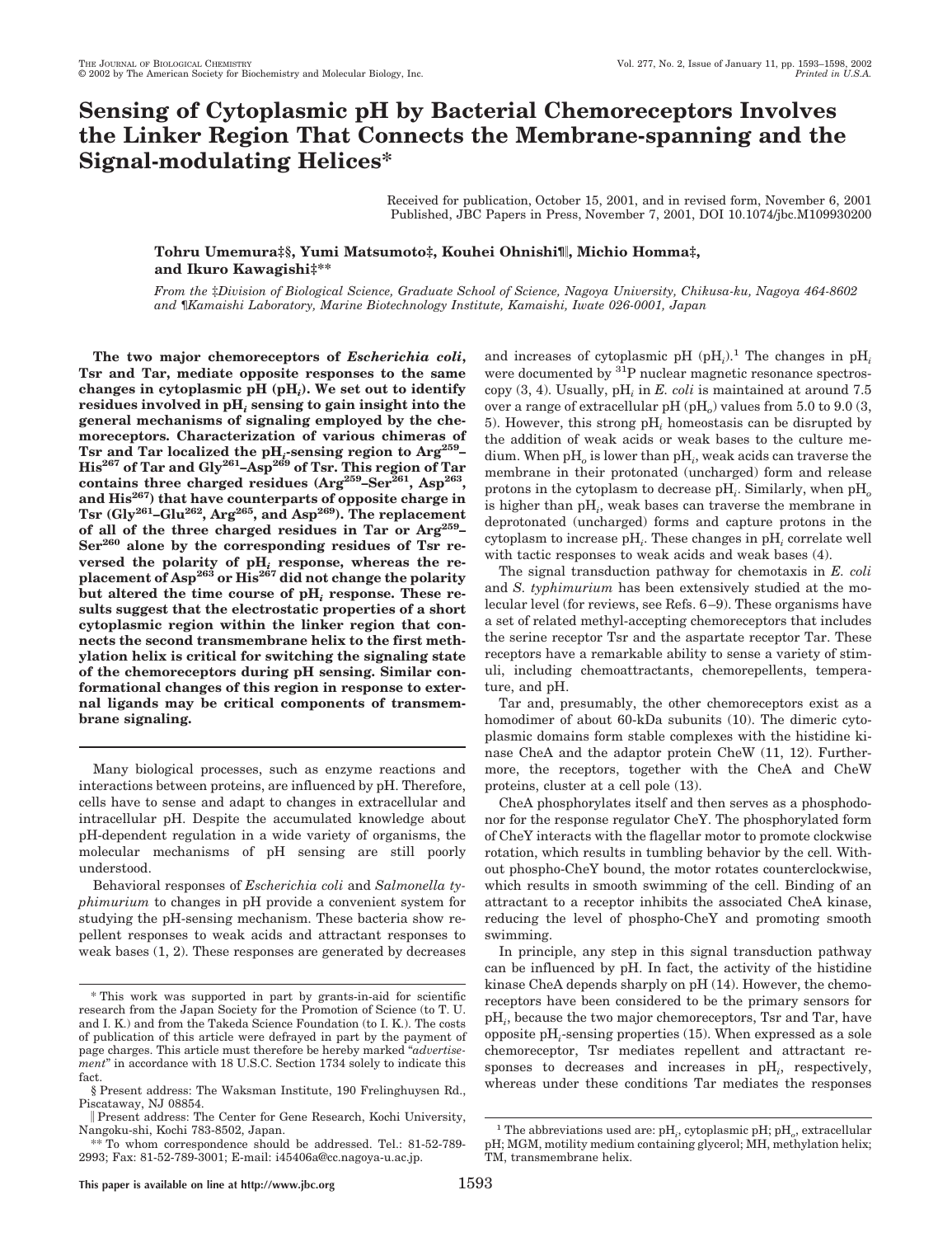with opposite polarity. These receptors also sense changes in pH*<sup>o</sup>* (15). Moreover, the minor chemoreceptors Trg and Tap mediate Tar- and Tsr-type responses, respectively, to changes in pH*<sup>i</sup>* when they are expressed as the sole chemoreceptor (16). In a wild-type *E. coli* cell, pH*<sup>i</sup>* responses mediated by Tsr predominate, presumably because Tsr is the most abundant chemoreceptor. In *Vibrio cholerae*, the related TcpI receptor is responsible for the pH*o*-dependent regulation of the expression of the toxin-coregulated pilus (17). Therefore, the ability to sense pH might be an intrinsic property of this receptor family.

It is not clear why Tar and Tsr are different in their pHsensing properties. However, this difference is very useful in understanding the mechanisms of receptor signaling. Krikos *et al.* (15) showed that the cytoplasmic regions of Tar (residues 256–468) and Tsr (residues 258–470) are responsible for their differential pH*<sup>i</sup>* -sensing properties. Furthermore, Oosawa *et al.* (18) showed that cells expressing a C-terminal cytoplasmic fragment of Tar (residues 256–553) can mediate responses to a weak acid, indicating that this fragment suffices for modulating the activity of CheA kinase in response to changes in pH*<sup>i</sup>* .

In this study, we constructed a new series of chimeric receptors between Tar and Tsr and identified their pH*<sup>i</sup>* -sensing regions. Subsequent mutational analysis revealed the key residues: When these residues were swapped between Tar and Tsr, the pH*<sup>i</sup>* response was inverted.

#### EXPERIMENTAL PROCEDURES

*Bacterial Strains and Plasmids—*All strains used in this study are derivatives of *E. coli* K-12. Strain HCB339 ( $\Delta (tar-tap)5021$   $\Delta tsr-7028$ *trg*::Tn*10 thr leu his met rpsL136* (19)) was used as the plasmid host in chemotaxis assays. Strain DH5 $\alpha$  (F<sup>-</sup>  $\lambda$ <sup>-</sup> recA1 hsdR17 endA1 gyrA96 *supE44 relA1 thi-1* (*argF-lacZYA*)*U169* 80d*lacZM15* (20)) was used for DNA manipulation.

Plasmids pFH2 and pFH5,<sup>2</sup> which carry the *tar* and *tsr* genes, respectively, were constructed by subcloning the *Eco*RI fragments of pLAN931 and pLAN1031 (21) into the *Eco*RI site of pSU18 (22). Plasmid pSU18 was digested with *Pst*I and *Sac*I, blunted with T4 DNA polymerase (Takara Shuzo), and ligated with a *Bgl*II linker to yield plasmid pSU18 $\Delta$ PS, which lacks the *Kpn*I site in the multicloning site.<sup>2</sup> Plasmid pFH1012 was constructed by subcloning the *tar*-containing fragment of pLAN931 into the *Eco*RI site of pSU18APS. Plasmids pAB157, pAB160, pTsar-Cla, and pTsar-Nde carrying the chimeric genes encoding Tasr-468, Tasr-256, Tsar-468, and Tsar-256, respectively, were provided by M. I. Simon of the California Institute of Technology  $(15).<sup>3</sup>$ 

*Construction of Chimeric Chemoreceptor Genes—*The pUC118-based plasmids, which encode the Tar-Tsr hybrids Tasr-502, Tasr-441, Tasr431, Tasr-375, and Tasr-309 (Tar residue numbering), were constructed by spontaneous homologous recombination between *tar* and *tsr* genes placed in tandem (23). Similarly, the pUC118-based plasmids that encode the Tsr-Tar hybrids Tsar-470, Tsar-441, Tsar-412, Tsar-354, and Tsar-309 were constructed by homologous recombination between tandem *tsr* and *tar* genes. The *Hin*dIII-*Eco*RI fragments containing the chimeric receptor genes from these plasmids were subcloned into the multicloning site of the medium copy number plasmid pSU18.

*Oligonucleotide-based Cassette Mutagenesis of tar and tsr—*To construct the sandwiched chimeric Tar (Tasar) and the point-mutant Tar receptors, oligonucleotide-based cassette mutagenesis was carried out as follows. We designed pairs of mutagenic oligonucleotides with overlapped regions of about 20 nucleotides at their 3'-ends (synthesized by Sawadi Technology Co., Tokyo). Each pair of oligonucleotides was used for polymerase chain reaction with ExTaq polymerase (Takara Shuzo, Kyoto) to replace the wild-type sequence of the *tar* gene. The resulting fragments were digested with *Nde*I and *Kpn*I and subcloned into the corresponding region of pFH101 to yield plasmids encoding the desired chimeric or mutant receptors. The plasmid encoding Tsasr was constructed in a similar fashion using the *Nde*I and *Bss*HII sites of the *tsr* gene. The DNA sequences were verified by the dideoxy chain-termination method using reagents from Amersham Biosciences, Inc.

*Swarm Assay for Chemotaxis—*Swarming ability was determined as

<sup>3</sup> M. I. Simon, personal communication.

described previously (24) using Tryptone semisolid agar (1% Tryptone,  $0.5\%$  NaCl,  $0.25\%$  agar) or minimal semisolid agar (50 mm potassium phosphate buffer (pH 7.0), 1 mM  $MgSO<sub>4</sub>$ , 1 mM glycerol, 0.1 mM each of threonine, leucine, histidine, and methionine, 1 mg/ml thiamine, 1 mM  $(NH_4)_2SO_4$ , 0.25% agar) supplemented with 0.1 mM aspartic acid. Chloramphenicol (25  $\mu$ g/ml) was added as required. Semisolid agar was inoculated with aliquots of overnight cultures (about  $4 \times 10^6$  cells) and incubated at 30 °C.

*Temporal Stimulation Assay of Chemotactic Responses—*The temporal stimulation assay was carried out essentially as described previously (25) with some modification. Changes in cytoplasmic pH (pH*<sup>i</sup>* ) were elicited by the addition of sodium benzoate or acetate (2). Cells were grown at 30 °C in TG broth (1% Tryptone, 0.5% NaCl, 0.5% (w/v) glycerol) with chloramphenicol. Cells were harvested at late exponential phase, washed twice with motility medium (MGM) adjusted to pH 6.0 or pH 7.4 (10 mM potassium phosphate buffer, 0.1 mM EDTA, 0.1 mM methionine, 1 mm glycerol), and resuspended in MGM at room temperature. Serine, sodium aspartate, or sodium benzoate (pH 6.0) was added to the cell suspension, and aliquots were taken at intervals for microscopic observation. The swimming pattern of the cells was observed with a dark-field microscope and recorded on videotape. The smoothswimming fraction of the cells was determined by analysis of the video recording with an Argus-10 image processor (Hamamatsu Photonics K. K., Shizuoka).

*Immunoblot Analysis of Chemoreceptor Proteins—*Receptor expression and methylation were examined by immunoblot analysis as described previously (26) with slight modification.

#### RESULTS

*Characterization of the pHi -sensing Properties of Tar/Tsr and Tsr/Tar Chimeras—*To narrow down the pH*<sup>i</sup>* -sensing regions, we created a new series of chimeric receptors by spontaneous homologous recombination between the *tar* and *tsr* genes placed in tandem on linearized plasmids (23). The resulting chimeric receptors, of which the N- and C-terminal regions were derived either from Tar and Tsr, were named Tasr, using the Tar residue at the junction point to differentiate different hybrids. Similarly, the chimeric receptors with the N-terminal Tsr sequences and the C-terminal Tar sequences were named Tsar, using the same nomenclature with Tar residue numbers.<sup>4</sup>

The chimeric plasmid-borne genes were introduced into strain HCB339, which lacks the four chemoreceptors Tsr, Tar, Trg, and Tap. The resulting transformants were tested for their swarming ability. In Tryptone semisolid agar, cells expressing any Tasr or Tsar protein formed swarm rings, suggesting that the chimeric receptors were expressed and supported chemotaxis.

We then examined their  $pH_i$ -sensing properties in the temporal stimulation assay. Cells expressing wild-type Tar, or Tasr-309, -431, -441, or -502, showed attractant responses to a decrease in pH*<sup>i</sup>* (Fig. 1). Cells expressing Tasr-256 showed a repellent response, like cells expressing wild-type Tsr. On the other hand, cells expressing wild-type Tsr or Tsar-309, -354, -412, or -441 showed repellent responses to a decrease in pH*<sup>i</sup>* . Cells expressing Tsar-256 showed an attractant response to the same stimulation. These results suggest that residues 256–309 of Tar and residues 258–311 of Tsr are responsible for pH*<sup>i</sup>* sensing.

*Replacement of Short Cytoplasmic Sequences of Tar by the* Corresponding Tsr Sequence Inverts the Polarity of pH<sub>i</sub> Sens*ing—*To confirm that the identified region is responsible for pH*<sup>i</sup>* sensing, we constructed two "sandwich-type" chimeric receptors, Tasar-256–278 and Tasar-256–267, in which short stretches of the cytoplasmic domain of Tar were replaced by the corresponding Tsr sequences. Immunoblotting analysis demonstrated that these sandwiched chimeras were expressed at levels comparable to wild-type Tar (Fig. 2). HCB339 cells expressing these mutant proteins were tested for their swarming

<sup>2</sup> F. Hattori, M. Homma, and I. Kawagishi, unpublished.

<sup>4</sup> In this report, we adopt this system to rename the published and unpublished chimeric receptors obtained from M. I. Simon.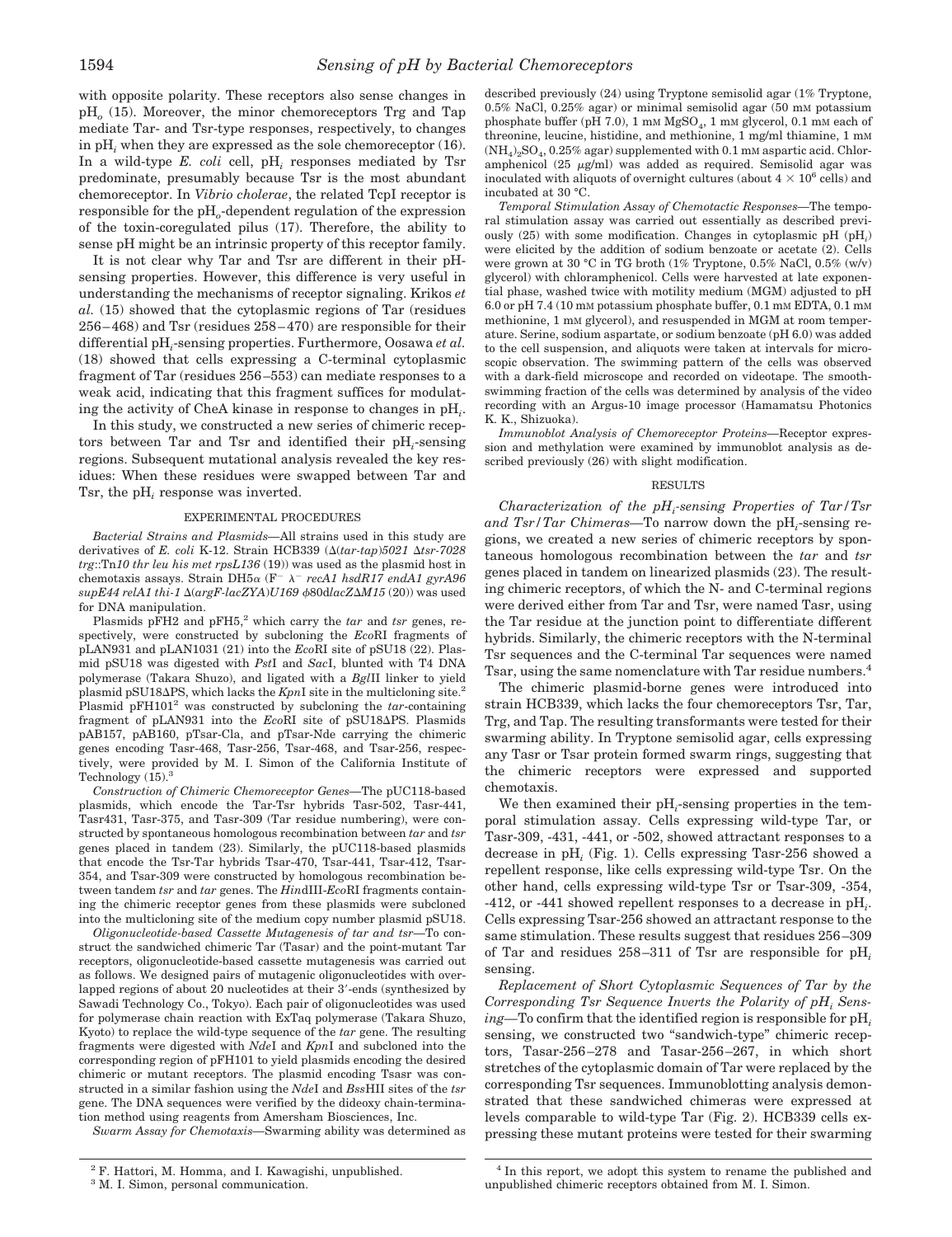

FIG. 1. **Chimeras between the Tsr and Tar chemoreceptors (Tsar and Tasr) and their pH***i***-sensing properties.** *Gray* and *white portions* indicate the amino acid sequences of Tsr and Tar, respectively. *Hatched boxes* indicate transmembrane regions. The receptors marked with *asterisks* were provided by M. I. Simon (15).<sup>3</sup>



FIG. 2. **Expression levels and methylation patterns of the sandwiched Tar chimeras (Tasar) and the point-mutant Tar receptors.** HCB339 cells expressing wild-type, chimeric, or mutant Tar proteins were incubated in the presence or absence of 10 mM aspartate. Subsequently, their cell lysates were subjected to SDS-polyacrylamide gel electrophoresis followed by immunoblotting with anti-Tsr serum. *RG/SE/DR/HD*, Tar-R259G/S260E/D263R/H267D; *R259/S260E*, Tar-R259/S260E; *D263R*, Tar-D263R; *H267D*, Tar-H267D. *CR*, an unspecified protein cross-reacting with the serum.

ability (Fig. 3). Additionally, we tested the attractant responses of these cells to aspartate directly by the temporal stimulation assay (Fig. 4). In minimal semisolid agar containing aspartate, cells expressing Tasar-256–278 produced a swarm ring comparable to that of wild-type Tar. However, Tasar-256–267 did not support swarming. This defect in swarming could be due to a defect in adaptation, because the temporal stimulation assay showed that the chimeric receptor retained aspartate-sensing ability.

We then examined the responses of cells expressing the Tasar receptors to a decrease in pH*<sup>i</sup>* in the temporal stimulation assay. Typical time courses of responses mediated by wildtype Tar, wild-type Tsr, and the two Tasar chimeric receptors are shown in Fig. 4. When the pH*<sup>o</sup>* is 6.0, cells expressing wild-type Tar and Tsr showed attractant and repellent responses, respectively, after the addition of 3 mm sodium benzoate (pH 6.0). Cells expressing either of the two chimeric receptors (Tasar-256–278 and 256–267) showed weak repellent responses (*i.e.* Tsr-type responses) (Fig. 5). Essentially similar responses were observed for another weak acid, acetate (data not shown). These results indicate that the sequence from



FIG. 3. **Swarming abilities of HCB339 cells expressing the sandwiched chimeric Tar (Tasar) and the point-mutant Tar receptors.** Aliquots  $(2 \mu)$  of each) of overnight cultures were spotted onto minimal semisolid agar containing  $0.1$  mM aspartate and  $25 \mu g/ml$ chloramphenicol. The plate was incubated at 30 °C for 20 h.



FIG. 4. **Aspartate-sensing ability of the sandwiched Tar chimeras (Tasar) and the point-mutant Tar receptors.** Immediately after the addition of 10% glycerol, various concentrations of aspartate were added to a suspension of HCB339 cells expressing wild-type Tar (*closed circles*), Tasar-256–278 (*closed squares*), Tasar-256–267 (*open squares*), Tar-R259G/S260E (*open circles*), Tar-D263R (*open triangles*), Tar-H267D (*open diamonds*), and Tar-R259G/S260E/D263R/H267D (*closed triangles*). After 20 s, the percentage of smooth-swimming cells was determined. "Basal" indicates the smooth-swimming fraction in the absence of aspartate and glycerol. For simplicity, *lines* are drawn only for wild-type Tar, Tasar-256–278, Tar-R259/S260E, and Tar-R259G/ S260E/D263R/H267D.

His256 to His267 of Tar and the corresponding sequence from His258 to Asp269 of Tsr are involved in pH*<sup>i</sup>* sensing. Because the tripeptide sequence  $His^{256}$ -Met<sup>257</sup>-Gln<sup>258</sup> of Tar is perfectly conserved in Tsr, the nonapeptide sequences  $\left(\text{Arg}^{259} - \text{His}^{267}\right)$  of Tar and  $\text{Gly}^{261}$ -Asp<sup>269</sup> of Tsr), in which three residues are conserved between Tar and Tsr, must be relevant (see Fig. 7). However, the responses mediated by the two chimeric receptors were weaker and more transient than that mediated by wildtype Tsr. Some other residues may be required for a complete Tsr-type response, or these chimeric receptors may be somewhat impaired in a general receptor function, such as adaptation.

*Replacement of a Short Cytoplasmic Sequences of Tsr by the Corresponding Tar Sequence also Inverts the Polarity of pHi Sensing—*To confirm that this region is responsible for the type of pH*<sup>i</sup>* sensing, we also constructed the complementary sandwiched chimeric receptor, Tsasr-256–319. Expression of this receptor in strain HCB339 and its function as a serine chemoreceptor were confirmed by immunoblotting and in the swarm assay and the temporal stimulation assay, as described for the Tasar receptors (data not shown). As expected, HCB339 cells expressing this receptor showed attractant responses to decreases in pH*<sup>i</sup>* (Fig. 6). Essentially similar responses were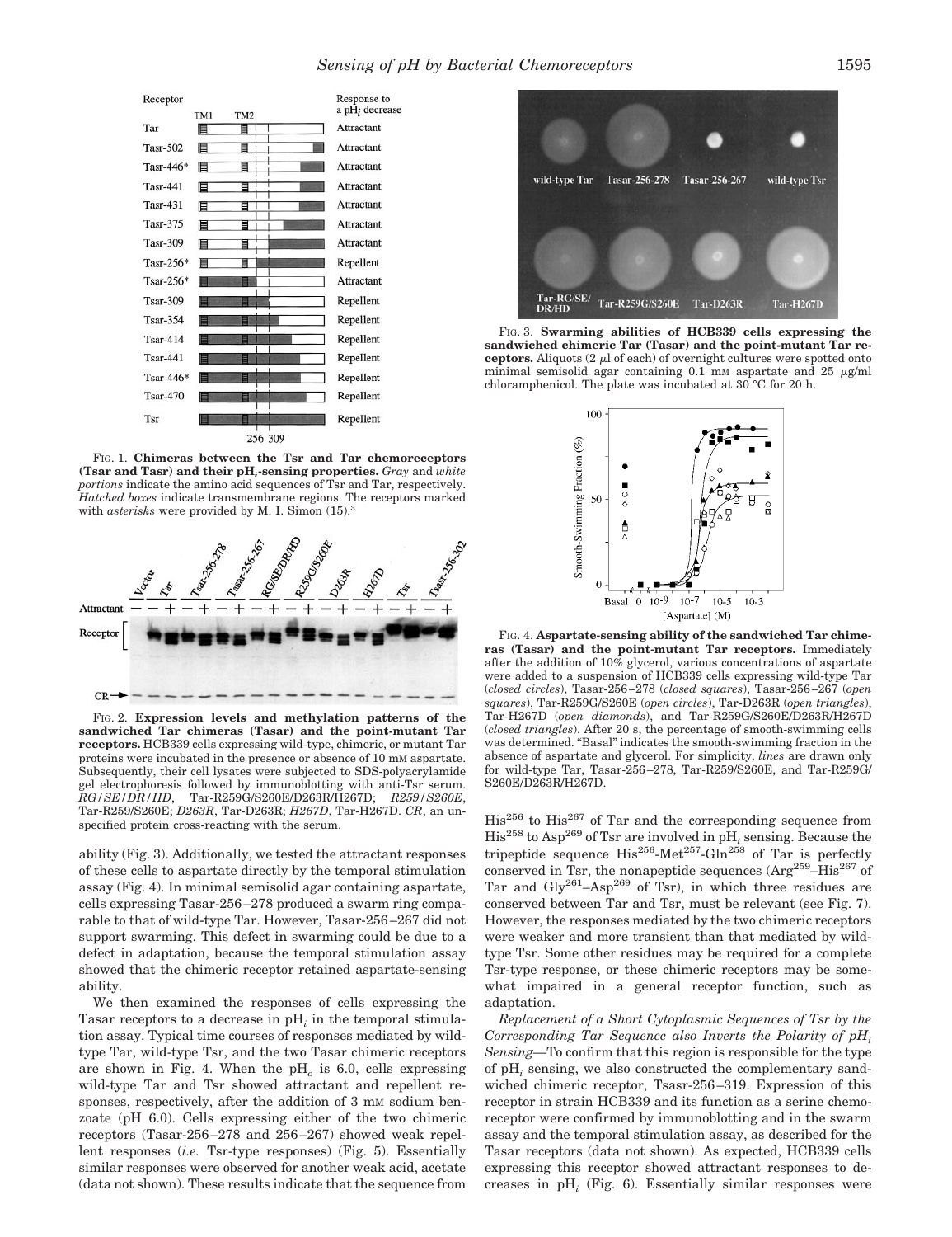

FIG. 5. **Responses of HCB339 cells expressing the sandwiched Tar chimeras (Tasar) to a decrease in pH***i***.** Cells expressing an indicated receptor were suspended in MGM at pH 6.0 (*closed circles*) or at pH 7.4 (*open circles*) and incubated at room temperature for 20 min. At the time indicated by an *arrow*, 3 mM sodium benzoate was added.

observed for another weak acid, acetate (data not shown). Thus, Tsasr mediates a Tar-type (or inverted) response to a decrease in pH*<sup>i</sup>* .

*Replacement of Two Consecutive Residues (Arg259-Ser260) of Tar by the Corresponding Tsr Residues (Gly261-Glu262) Inverts*  $the$  *Polarity of pH<sub>i</sub> Sensing*—Sequence alignment of the pH<sub>i</sub>sensing regions of Tar and Tsr revealed three pairs of residues with opposite charges in Tar and Tsr (Fig. 7). These residues seemed good candidates to be directly involved in pH*<sup>i</sup>* sensing. Therefore, we replaced these three sites in Tar  $(\text{Arg}^{259}/\text{Ser}^{260})$ ,  $Asp^{263}$ , and  $His^{267}$ ) by the corresponding residues in Tsr  $(Gly^{261}/Glu^{262}, Arg^{265}, and Asp^{269}),$  either individually or in combination. Immunoblotting analysis showed that these proteins were expressed in levels comparable to wild-type Tar (Fig. 2). Their abilities to support chemotaxis were examined in the swarm assay (Fig. 3). The mutant Tar receptors supported formation of swarm rings in minimal semisolid agar containing aspartate.

In the temporal stimulation assay for pH*<sup>i</sup>* taxis, cells expressing the "triple" mutant (Tar-R259G/S260E/D263R/ H267D) or one of the "single" mutants (Tar-R259G/S260E) showed repellent responses to a decrease in pH*<sup>i</sup>* , although the duration of these responses was much shorter than that mediated by wild-type Tsr (Fig. 8). Thus, swapping of the two consecutive residues  $Arg^{259}$  and  $Ser^{260}$  of Tar with the corresponding residues of Tsr inverted the polarity of pH*<sup>i</sup>* sensing. In contrast, cells expressing Tar-D263R or Tar-H267D still gave attractant responses to a decrease in pH*<sup>i</sup>* . However, the response mediated by the H267D mutant Tar was delayed both in its onset and its completion than the response mediated by wild-type Tar. The response mediated by the triple mutant Tar receptor appeared to combine the Tsr-type response of Tar-R259G/S260E and the slow response of Tar-H267D. Essentially similar responses were observed for another weak acid, acetate (data not shown). These results suggest that residues  $Arg^{259}$ - $\text{Ser}^{260}$  of Tar and Gly<sup>261</sup>-Glu<sup>262</sup> of Tsr play important roles in determining the polarity of  $\mathrm{pH}_i$  sensing and that  $\mathrm{His}^{267}$  of Tar and Asp269 of Tsr might also be involved in modulating the response to changes in pH*<sup>i</sup>* .

### DISCUSSION

In this study, we constructed and characterized various Tar/ Tsr and Tsr/Tar chimeric receptors and identified the pH*<sup>i</sup>* sensing region of the chemoreceptors. We also identified the



FIG. 6. **Responses of HCB339 cells expressing the sandwiched Tsr chimera (Tsasr) to a decrease in pH***i***.** Cells were suspended in MGM at pH 6.0 (*A*) or at pH 7.4 (*B*), and responses to 3 mM (*open circles*), 13.5 mM (*open triangles*), or 22.5 mM (*open squares*) sodium benzoate were determined as described in the legend to Fig. 5. Higher concentrations of sodium benzoate were required for clearer responses probably because the tumble-biased signaling behavior of Tsasr.

key residue in the receptors that determines the polarity of the pH*<sup>i</sup>* response.

The activities of some of the cytoplasmic signal-transducing proteins, CheA, CheB, CheR, and CheY (14, 27–29) vary with pH *in vitro*, and the other signal-transducing proteins may also be affected by pH. However, because strain HCB339, which lacks the four chemoreceptors but has all of the cytoplasmic signal-transducing proteins, was used as the plasmid host throughout this study, the differences in  $pH_i$ -sensing among the strains carrying the various plasmids can be attributed to the chemoreceptors they produce.

To define the region responsible for pH sensing, we constructed a series of chimeric receptors between Tar and Tsr, using homologous recombination between two tandem receptor genes on linearized plasmids. This method can create a wide variety of chimeras between two homologous proteins, because it does not require restriction sites to be present at the chimeric junctions.

The secondary structure of the cytoplasmic region of Tar has been predicted by the sequence alignment and its close examination of the related receptors (30, 31). The three-dimensional structure of a cytoplasmic fragment (residues 286–526) of Tsr was solved (32), but the fragment does not contain the pH*<sup>i</sup>* sensing region identified in this study (residues 258–280 of Tsr). However, chemical modification and disulfide cross-linking of a series of mutant receptors generated by site-directed introduction of cysteine residues (31, 33–36) have given us a fairly clear picture of the three-dimensional structure of this region. Cysteine-scanning mutagenesis located Arg<sup>259</sup> of Tar on the solvent-exposed face and  $\text{Ser}^{260}$  on the buried face of a short helix connecting the second transmembrane helix (TM2) to the first methylation helix (MH1) (31). More recently, disulfide scanning revealed that  $\text{Ser}^{260}$  of one subunit faces toward  $\text{Ser}^{260}$  of the partner subunit of the Tar homodimer (35). This arrangement might be slightly different in Tsr, because its counterparts for  $\text{Arg}^{259}$  and  $\text{Ser}^{260}$  of Tar are  $\text{Gly}^{261}$  and  $\text{Glu}^{262}$ , respectively (Fig. 7).

Several inverted responses mediated by Tsr, Tar, and other chemoreceptors have been reported. Responses to temperature mediated by Tar are inverted when Tar becomes methylated after the addition of aspartate (25, 37, 38) or when certain mutations are introduced into TM2 (39). Responses of *S. typhi-*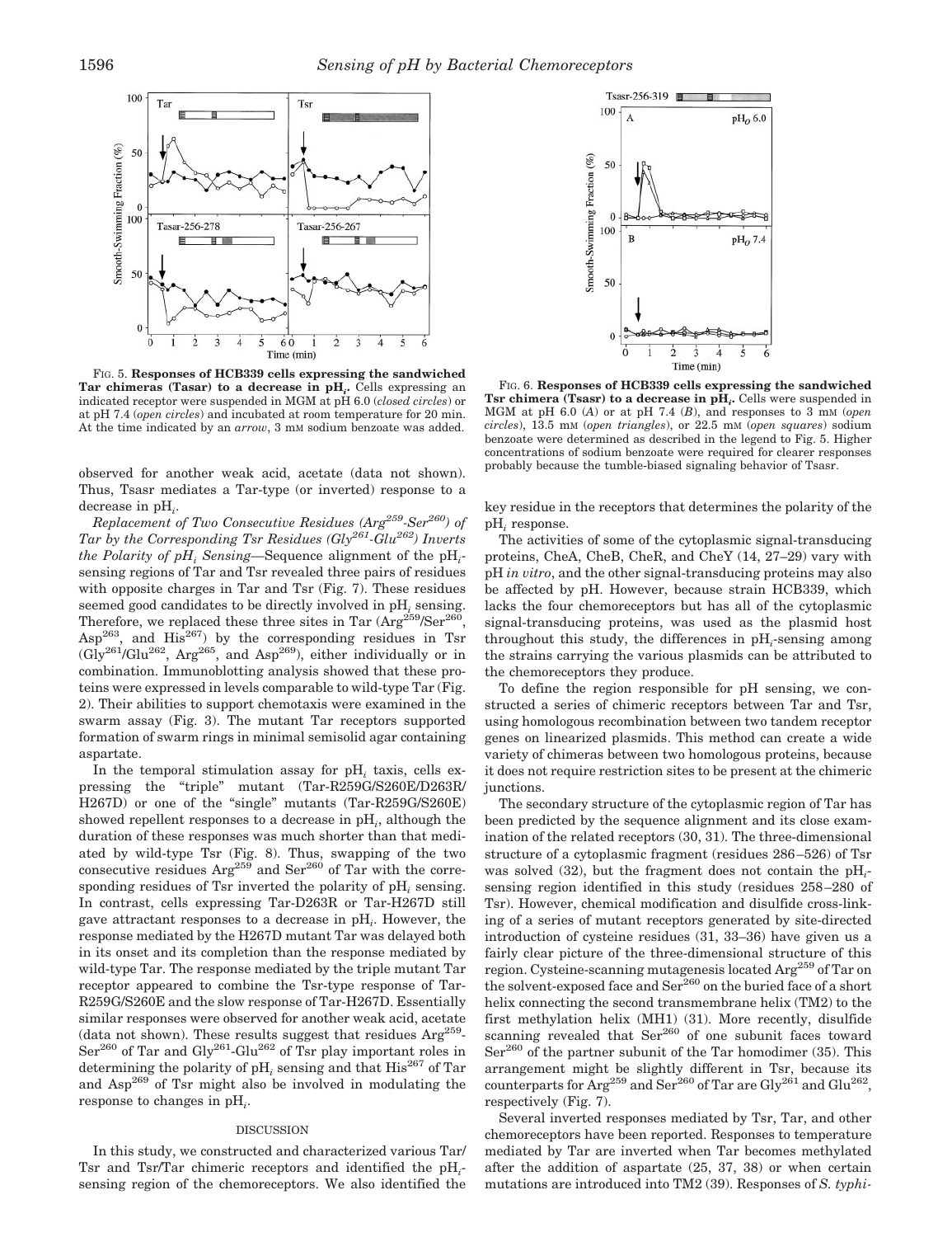FIG. 7. **Amino acid sequences of the predicted pH***i***-sensing regions of Tar and Tsr.** These regions (256–309) were implicated in pH*<sup>i</sup>* taxis based on the results presented in Figs. 5 and 6. The second structures of these regions of Tar have been studied by cysteine-scanning mutagenesis (31). *Numbering* of the residues corresponds to Tar. *Shaded letters* indicate the Tsr sequence. *Boxes* indicate pairs of residues that have opposite charges in Tar and Tsr. The sandwiched chimeras and point-mutant Tar receptors constructed in this study are also shown.





FIG. 8. **Responses of HCB339 cells expressing the point mutant Tar receptors to a decrease in pH***i***.** The assays were carried out as described in the legend to Fig. 5.

*murium* to pH (2) and of *E. coli* to oxygen (40) are inverted when the *cheB* gene is deleted. These inverted responses might result from hypermethylation of the most abundant chemoreceptor, Tsr, in the absence of the methylesterase CheB. Tsr also plays a role in aerotaxis (41, 42). These examples of inverted responses seem to involve changes in the interaction between the methylation helices (MHs) of the relevant receptors (25). The residues identified in this study are located in the Cterminal part of the linker region, *i.e.* the predicted helix and turn preceding MH1, and, therefore, they may regulate the signaling state by altering the interactions among MHs. However, it should be noted that these residues are not necessarily pH sensor residues, although they are responsible for differential responses between Tar and Tsr.

What is the mechanism of pH<sub>i</sub> sensing? Binding of a chemoattractant to a chemoreceptor is believed to trigger a subtle but critical inward movement of a continuous helix consisting of helix 4 of the periplasmic domain and TM2 (Ref. 43 and references therein), which in turn may induce a critical movement of MH, which is the central processing unit for control of the cytoplasmic histidine kinase CheA (44). A simple scenario may be that protonation and deprotonation at one or more residues alter the interactions between MHs. However, this cannot be the whole story. For example, the  $pK_a$  value of the guanidino group of arginine is 12.48, which is much higher than the physiological pH. Possible explanations to resolve this difficulty include: (i) The  $pK_a$  of Arg<sup>256</sup> is somehow decreased to a physiological range; (ii)  $\text{Arg}^{256}$  interacts with one or more other residues that accept a proton to alter its interaction with Arg256; and (iii) the absolute value of pH*<sup>i</sup>* might not be the actual signal that is sensed by the chemoreceptors. Although

previous studies indicated that changes in pH*<sup>i</sup>* serve as chemotactic stimuli (4), bacterial cells respond to other signals such as changes in proton motive force, oxidation-reduction potential, and membrane potential (45). Therefore, changes in pH*<sup>i</sup>* may affect one or more of these factors, which are sensed by the chemoreceptors. For example, changes in membrane potential would affect the conformation of the linker region and hence the signaling state of the chemoreceptors without involving protonation or deprotonation of the charged residues in the linker region. The presence of opposite charges between Tar and Tsr would result in their opposite polarity of signaling.

The chemoreceptor forms a ternary complex with CheA and the adaptor protein CheW (11, 12) and is localized to the pole of the rod-shaped cell (13). The cytoplasmic fragment of Tar fused to a leucine-zipper forms a well defined supramolecular structure in association with CheA and CheW, and the degree of methylation of the receptor is critical for the stability of the complex (46). A hexagonal receptor-kinase network has been proposed (47) based on the crystallographic trimer of dimers of the cytoplasmic fragment of Tsr (32). Moreover, the rate of formation of the receptor CheW CheA complex is greater than that had been expected and is affected by the ligand, raising the possibility that assembly/disassembly of the ternary complex is involved in signaling and adaptation (48). Therefore, interactions within and/or among receptor-kinase complexes might also play critical roles in pH sensing, as has been suggested for receptor signaling and/or signal amplification (Ref. 9 and references therein).

In any case, the mechanism of pH*<sup>i</sup>* sensing seems to be closely related to general receptor function. In this regard, it is intriguing that the linker region is suggested to be involved in sensing of pH*<sup>i</sup>* . Because of the high degree of sequence similarity of this regions among the related chemoreceptors and its location between TM2 and MH1, it has been speculated that this region may play a critical, but perhaps rather passive, role in transmembrane signaling (*e.g.* Refs. 8, 9), although a model involving two amphipathic helices in this region has been proposed (49). For the first time, this report presents experimental evidence that associates this "linker" region to a particular receptor function. Our results raise the possibility that changes in pH*<sup>i</sup>* , and possibly other stimuli, alter the conformation of this part of the receptor and/or affect the way that it interacts with other polypeptides within or outside of the receptor dimer or with the membrane. Determination, of such changes in conformation and/or interactions involved in the pH*<sup>i</sup>* response in an *in vitro* system that reproduces the *in vivo* responses, should provide a valuable insight into the general mechanism of signaling mediated by chemoreceptors.

*Acknowledgments—*We thank Dr. M. I. Simon for providing plasmids and information prior to publication. We thank Dr. M. D. Manson of Texas A&M University for critically reading the manuscript.